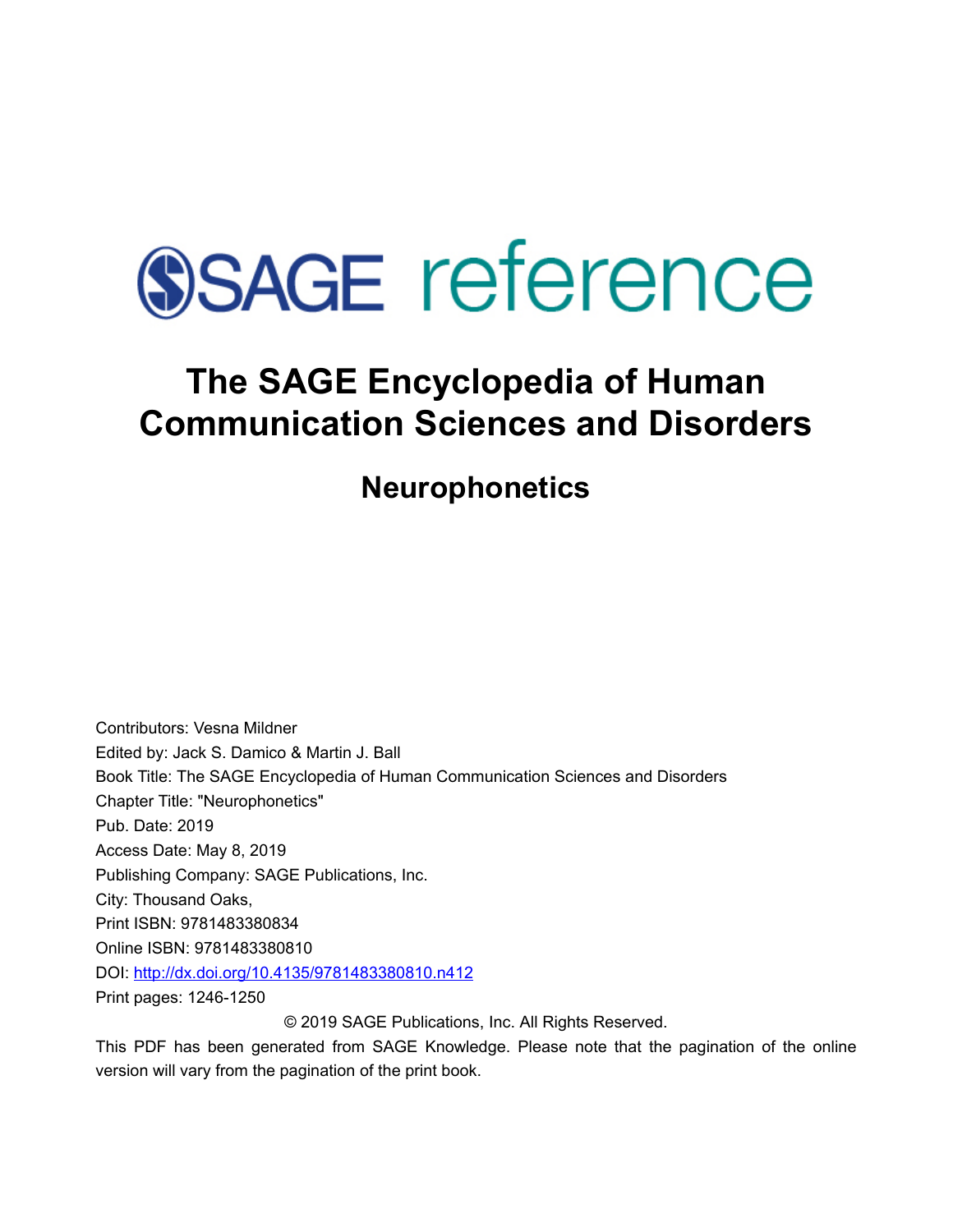Neurophonetics studies neural bases of speech production and perception. Speech production starts with a proposition that is transformed into a verbal message by a series of pragmatic and language-specific rules and constraints, to be finally articulated with the help of motor control mechanisms and auditory feedback loop and monitoring processes. Speech perception involves auditory encoding of phonological features as a step in lexical access and comprehension of the message within the perception–memory–action loop. Just as the boundary between the more general fields of phonetics and linguistics is blurry, the area where neurophonetics and neurolinguistics meet is gray and some overlap is to be expected. There seems to be general agreement that neurophonetics covers acoustic, phonetic, and phonological aspects of speech processing to the level of lexical access. Neurophonetic research has found application in areas such as speech acquisition, clinical phonetics, and bilingualism. This entry provides an overview of the methodology used in neurophonetics, then explores the neural bases of speech processing, and finally addresses issues related to bilingualism and neurogenic speech disorders.

### **Methodology**

Until the advancement of modern technology, *neurological cases* were the only source of information about possible neural bases of speech processing (e.g., aphasics, split-brain patients). In spite of its limitations (e.g., absence of premorbidity data, effects of comorbidity, lack of insight into relevance of locations other than the ones affected by the condition, inappropriateness of testing situations, varying diagnostic tools), this vast body of evidence is still valuable in studying the neurophysiological underpinnings of speech.

Groundbreaking data have been collected from *electrostimulation studies* that provide direct recordings of brain surface activity during various tasks in awake patients, but for obvious reasons, this method is reserved for medically justified uses. In transcranial magnetic stimulation, areas of interest on the brain surface can be stimulated through the skull by means of an electrical coil. Stimulation effects are very brief and timing is crucial. Although it has been used on healthy subjects, it may cause seizures and possibly affect memory.

Event-related potentials (ERP) are one of the most widely used noninvasive *electrophysiological methods*. It is a derivative of electroencephalography and is based on the fact that each event evokes electrical responses in the central nervous system that can be measured (after multiple repetitions of the same stimulus that are necessary in order to separate the signal from the noise). Phonetic and phonological processes typically have latencies up to 200 or 250 milliseconds (ms). Latency of approximately 50 ms (P50) is characteristic of processing place of articulation. Periodicity and vowel height have been linked with the latency of 100 ms (N100). The so-called mismatch negativity is a response to deviant stimuli. Deviant vowels in an oddball design typically elicit a frontocentral response with the latency of 100–250 ms. Such response is also found when an incoming stimulus conflicts with the top-down processing or with information from another modality and has therefore been considered as reaction to error. ERP has good temporal but poor spatial resolution, and it is not suitable for studying perception of continuous speech. Magnetoencephalography is based on electromagnetic fields that form during neural activity and displays deflections comparable to those of ERPs. It also requires multiple presentations of the same stimulus but is less affected by surrounding tissue than ERP.

*Neuroimaging methods* provide information about metabolic activity in reaction to a stimulus. Functional magnetic resonance imaging, based on blood-oxygen-level-dependent response, positron emission tomography, based on positron-emitting tracers after injection/inhalation of a radioactive isotope, and functional near-infrared spectroscopy, based on the brain's permeability to infrared rays, are the most common ones. Functional near-infrared spectroscopy is applicable to populations less suitable for functional magnetic resonance imaging or positron emission tomography (e.g., infants). These methods share good spatial but poor temporal resolution. Another problem common to all these techniques is that increased blood flow is present when both excitatory and inhibitory neurons are active. Diffusion-weighted magnetic resonance imaging and the related method of diffusion tensor imaging, based on the diffusion of water molecules in tissue, are used for tracking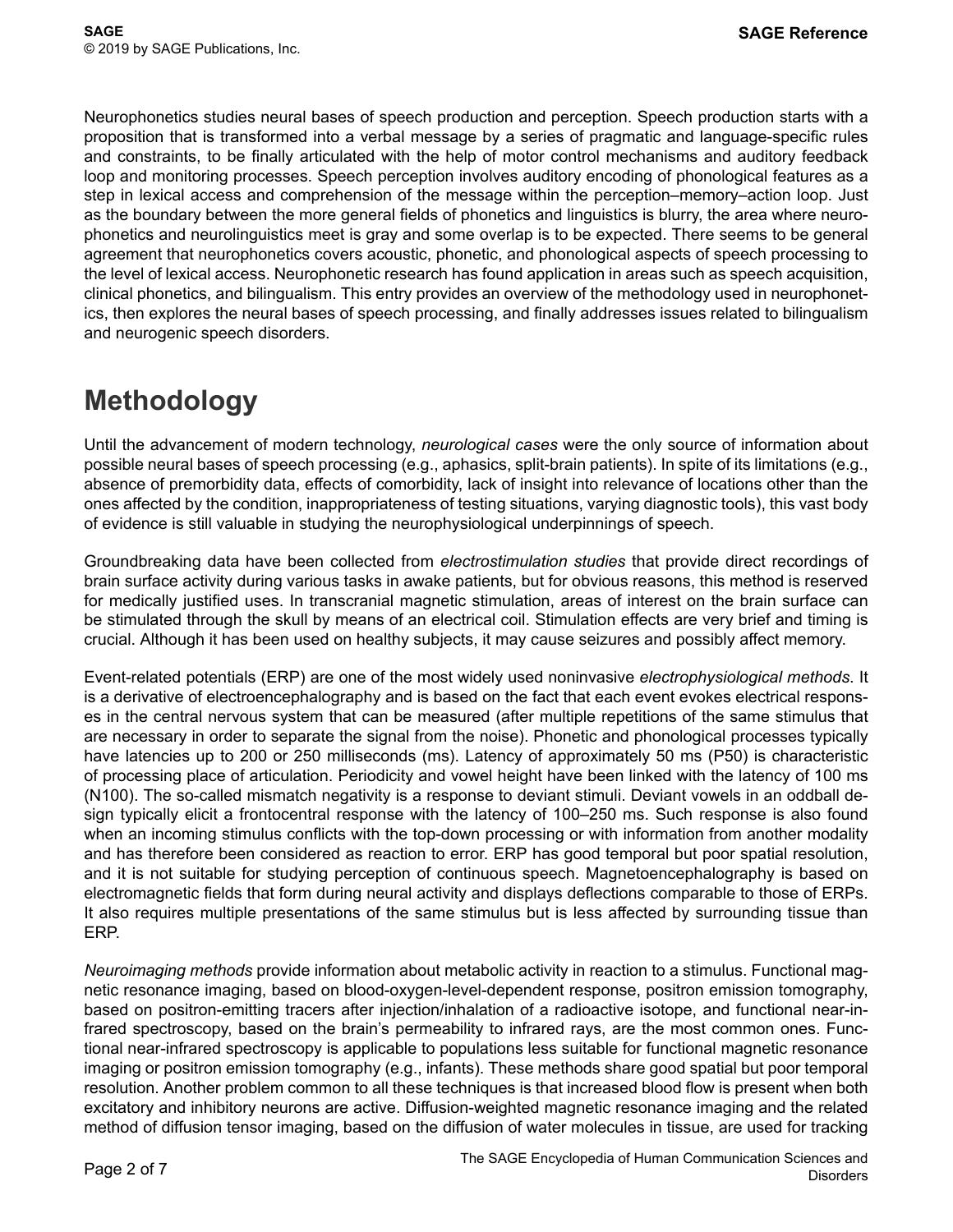white matter fiber bundles, which is relevant in connectivity research because it reveals not only connections among different regions of the brain but also their direction. Limitations of all of these methods include small sample size, artifacts, resolution issues, task restrictions, and neglecting nonstudied parts.

One of the most widely used *behavioral methods* is dichotic listening. In this method, two different auditory stimuli are presented to the left and right ears simultaneously and response time and/or accuracy are measured. It provides indirect indication of which hemisphere of the brain is more involved in processing various types of auditory information. Right ear advantage is typically found for speech stimuli, which is taken as evidence of greater involvement of the left hemisphere (LH). Contrary to this, nonspeech stimuli result in left ear advantage, suggesting greater activity of the right hemisphere (RH). Right ear advantage for syllables and left ear advantage for music stimuli have been found in 4-month-old babies. This method is closely related to divided visual field studies, which have revealed right visual field advantage for language stimuli and left visual field advantage for nonlanguage stimuli, indicating LH and RH dominance, respectively. Both methods are susceptible to attention manipulation/control and are suitable for very short stimuli.

Naturally, more *peripheral* methods—those that measure the outcome of actual perception/production rather than visualizing the underlying (central) neural processes (e.g., perceptual assessment, auditory and acoustic analysis, electromyography, glottography, ultrasound, electropalatography)—are widely used for studying speech production and perception.

The best and most reliable results are obtained by combining different methods and utilizing their individual strengths to yield converging evidence.

#### **Neural Bases of Speech Processing**

*Speech production* is predominantly an LH activity, especially in nonautomatic speech and more complex production (e.g., reciting poetry). Automatic speech (e.g., listing days of the week, swear words) is bilaterally or RH represented. In addition to areas essential for speech production (i.e., Broca's area, primary motor area and supplementary motor area, insula), basal ganglia and cerebellum as well as somatosensory and auditory feedback mechanisms constitute the intricate network involved in the process.

*Speech perception* seems to be less clearly left-lateralized and more widely distributed than production. This claim is partly based on the observation that in LH-injured patients, perception recovers faster than production. Bilateral activation of premotor areas has been recorded in tasks of syllable detection, subvocal repetition, and paying attention without overt response—which again suggests activation of motor programs consistent with the motor theory of speech perception and reveals neural bases of the phonological/articulatory loop in Alan Baddeley's working-memory model (involving numerous bilateral speech production and perception areas including Brodmann area [BA] 44, 33, 42, 40, supplementary motor area, insulas, cerebellum, and BA 1, 2, 3, 4).

LH is generally considered dominant for processing CV syllables (e.g., /pa/), but some studies report no significant asymmetry. With respect to individual *segments*, LH is predominantly activated during processing of stops and fricatives whose perception relies on transitions (e.g.,  $/\delta$ ,  $/|\Theta\rangle$ ) as opposed to those that are characterized by noise cues (e.g., /s/, /ʃ/, /z/, /ʒ/). However, there are indications that place of articulation and voicing may be represented in LH and RH, respectively. Semivowels (e.g., /w/) and liquids (e.g., /l/) are less clearly left-lateralized than consonants, but still more so than vowels, that exhibit bilateral activity or inconsistent lateralization. However, in difficult listening conditions (e.g., noise, distortion), LH clearly takes over. Segmentation task activates LH inferior frontal gyrus/inferior frontal cortex. Sensitivity to phonetic contrasts is represented in inferior frontal cortex and in temporal regions. Encoding new speech categories activates bilateral middle frontal gyrus, indicating its involvement in learning sounds of nonnative, foreign language (L2). Some electrophysiological data suggest that RH is involved in segmentation and prosodic timing at syllabic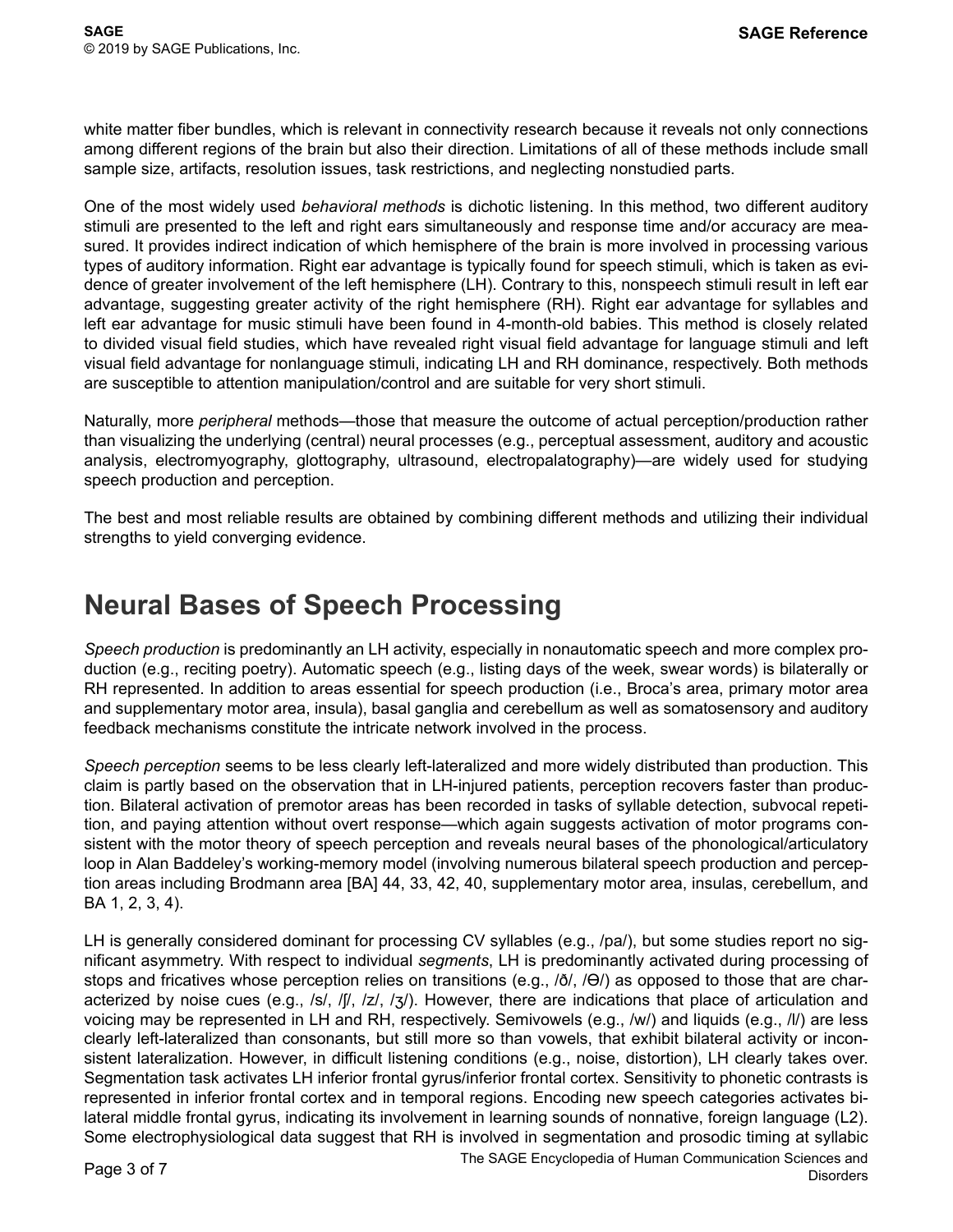level and in preprocessing of speech signals (at a prelinguistic level).

Positron emission tomography and functional magnetic resonance imaging studies have identified increased activity in superior temporal gyrus (STG) in response to frequency-modulated sounds in contrast to noise and in the area between STG and middle temporal gyrus in response to speech sounds in contrast to nonspeech stimuli. Both findings are taken as evidence that these areas are involved in spectrotemporal processing inherent in speech perception. Greater activity is usually recorded in the LH, but RH is active as well. This process is sublexical because it is found in words and pseudowords alike. The *phonological store* seems to be represented at the parietal–occipital–temporal junction in LH. It involves LH supramarginal and angular gyri and BA 40 bilaterally. Phonological working memory is represented in the inferior parietal cortex (roughly corresponding to BA 40). Phonological discrimination is represented in the LH planum temporale, and phonological word form representations seem to be stored in the LH anterior superior temporal lobe. Clinical and neuroimaging data clearly show that LH STG is crucial in speech processing because it houses general auditory systems and specialized networks for phoneme recognition. Areas involved in phonological access and storage partly overlap with general speech perception areas, but they are more strongly left-lateralized than speech perception.

*Prosody* is usually described as linguistic (i.e., intonation and accent position) or affective/emotional (i.e., emotional content, attitude, condition and mood of the speaker), and neurophonetic research is typically conducted along these lines. Brain-injured patients exhibit double dissociation in their ability to process prosody: LH-damaged patients have difficulty understanding words, with spared interpretation of emotional prosody; RH-damaged patients have intact comprehension of linguistically expressed meaning but are impaired in distinguishing among utterances on the basis of affective prosody (this extends to nonverbal expressions as well).

In tone languages, such as Thai or Mandarin Chinese, LH is dominant for lexical tones. However, speakers of one tone language do not process lexical tones of another in their LH by default. It is reserved only for language-specific tonal distinctions. In languages that use pitch accent such as Norwegian or Croatian, the little available data on laterality are inconclusive.

Research into neural bases of prosody has offered often contradictory answers. Although it is most frequently claimed that RH is dominant for affective/emotional and LH for linguistic prosody, it has been proposed that RH is dominant for all types of prosody or that the building blocks of prosody (i.e., duration, tone, and intensity) are lateralized differently or even that prosody may be a subcortical activity. However, it appears that production and perception of prosody require intact parts of RH that correspond to traditional speech/language areas in the LH.

# **Dual Processing Streams/Pathways**

Acquisition and learning of speech sounds as well as their use in communication rely on connections between the auditory and motor areas of the brain. These connections enable associations between perceptual and motor representations as well as syntactic and semantic processing via two dorsal and two ventral pathways/ streams. The (dorsal) pathway connecting dorsal premotor cortex with posterior STG/middle temporal gyrus via parietal cortex supports bottom-up auditory-to-motor mapping (as in speech repetition), and the pathway connecting BA 44 with posterior STG via arcuate fasciculus (AF) is in charge of complex syntactic processing (providing top-down prediction for the incoming input).

Immature model of interconnectivity has been found in children before the age of 6 years, and it is characterized by stronger connections between homotopic areas in the two hemispheres than between anterior and posterior regions. The mature pattern of connections between STG and inferior frontal gyrus is established between 5 and 18 years. However, this seems to be true of the *syntactic* connection (between STG and BA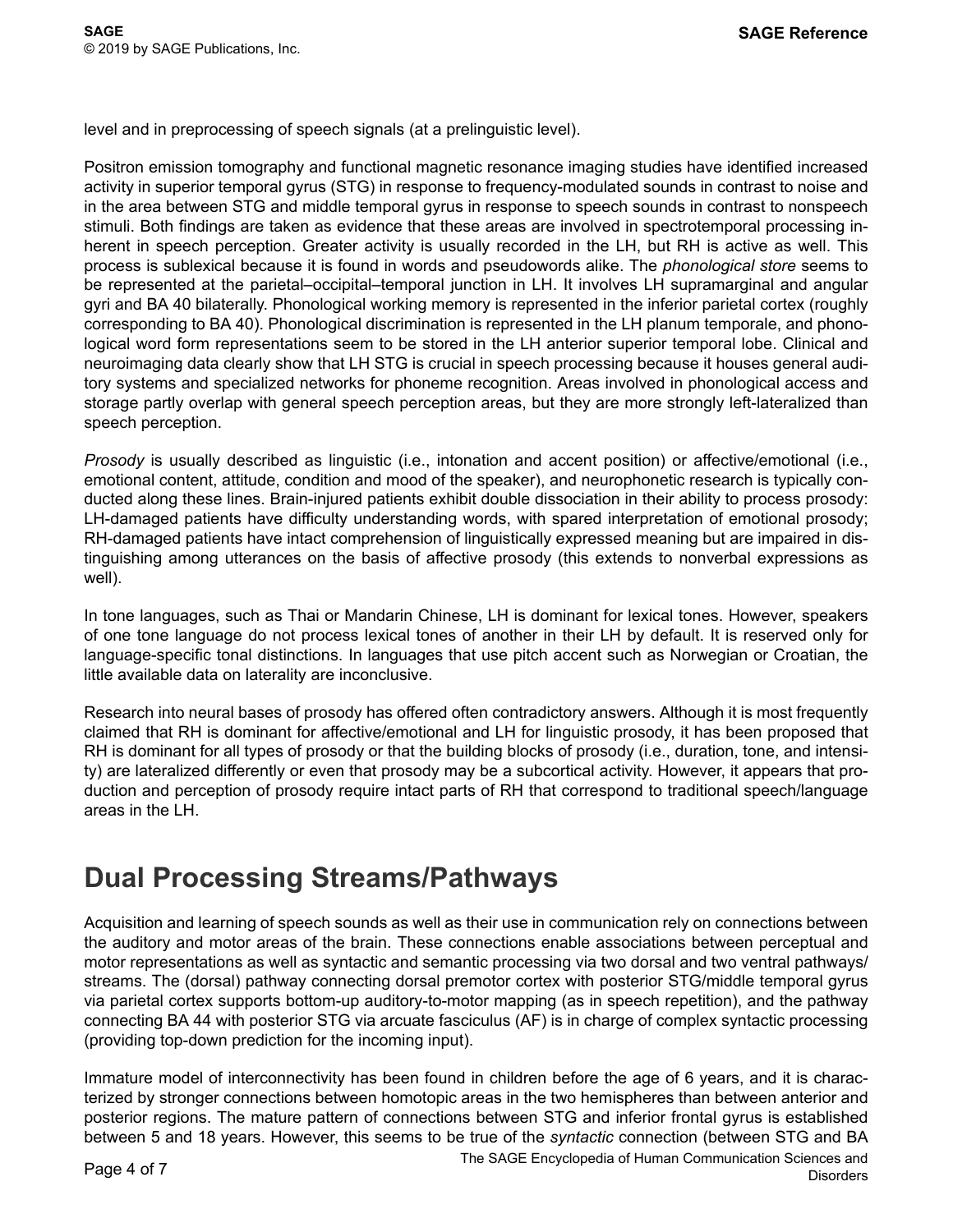44, probably due to not fully matured AF), whereas the *somatosensory* connection (between STG and premotor cortex) is present at birth and constitutes the basis for auditory-based phonological learning. This dorsal stream is crucial in speech acquisition.

The two ventral pathways are devoted to semantic and basic syntactic processing. The pathway connecting frontal cortex with temporal cortex, parietal cortex, and occipital cortex supports semantic processing and comprehension. The one that connects anterior inferior frontal cortex with anterior temporal cortex is in charge of local syntactic processing.

In the process of acquisition/learning, these pathways are important for recognition and perfecting movement patterns necessary for production, but it is also known that the primarily auditory areas are activated in speech production and that perceptual tasks activate the anterior language areas primarily associated with production. This (in addition to the discovery of mirror neurons in the 1990s) sheds new favorable light on the motor theory of speech perception since there is actual evidence that speech perception activates motor representations. However, higher level processes that involve comprehension (i.e., listening for meaning) seem to be independent of the speech motor system. It should be stressed that the initial enthusiasm in trying to relate the primate mirror neuron system to spoken language processing has been dampened by the findings that speech processing involves a much more complex network than predicted by hypothesis resulting from nonhuman primate studies.

# **Disorders**

Some of the typical neurogenic speech disorders are dysarthrias, apraxia of speech (AOS), aphasias, and pure word deafness. Dysarthrias affect motor execution in some or all of the components of speech production: respiration, phonation, and articulation. Severity and type of dysarthria (which can be spastic, flaccid, ataxic, hypokinetic, hyperkinetic, or mixed) depend on the affected part of the nervous system: rolandic motor cortex, anterior cingulate cortex and supplementary motor area, upper motor neuron, brainstem, and basal ganglia or cerebellum, including its afferent/efferent pathways. Some of the characteristics include disorders of speech tempo, changes in voice quality, limited movement of articulators, and muscle weakness.

AOS does not involve motor execution problems, and the intended target (i.e., phonological form of the word) is preserved, but the problem lies in phonetic encoding (i.e., in transforming abstract representations of word forms into motor commands to articulators). It is characterized by segmental (e.g., phonetic distortions, phonemic paraphasias) as well as prosodic impairment (e.g., different kinds of dysfluencies) and inconsistent errors. Acquired AOS occurs after lesions to Broca's area and left anterior insula. Developmental AOS presents with similar speech production errors, but without consistent neuroanatomical basis, and is thought to have genetic origin.

Aphasias are generally described as language impairments, but phonemic errors in speech production (e.g., substitutions, omissions, additions, or combinations) are a common aphasic symptom. Absence of phonetic distortions distinguishes phonemic paraphasias in patients with aphasic phonological impairment from those suffering from AOS. Phonemic paraphasias are a result of faulty phonological encoding (i.e., incorrect selection or sequencing of phonemes). They extend to reading and writing, because reading/writing involve mapping from phonological to orthographic representations. Owing to this, failure to develop phonological awareness in children is an indicator of risk of dyslexia.

Severity and type of aphasia (which is commonly categorized on the basis of criteria of fluency, speech comprehension, and ability to repeat words/phrases) also depends on the affected brain areas. Damage to AF typically results in impaired speech repetition (characteristic of conduction aphasia), which supports the view that AF is crucial in auditory-to-motor mapping.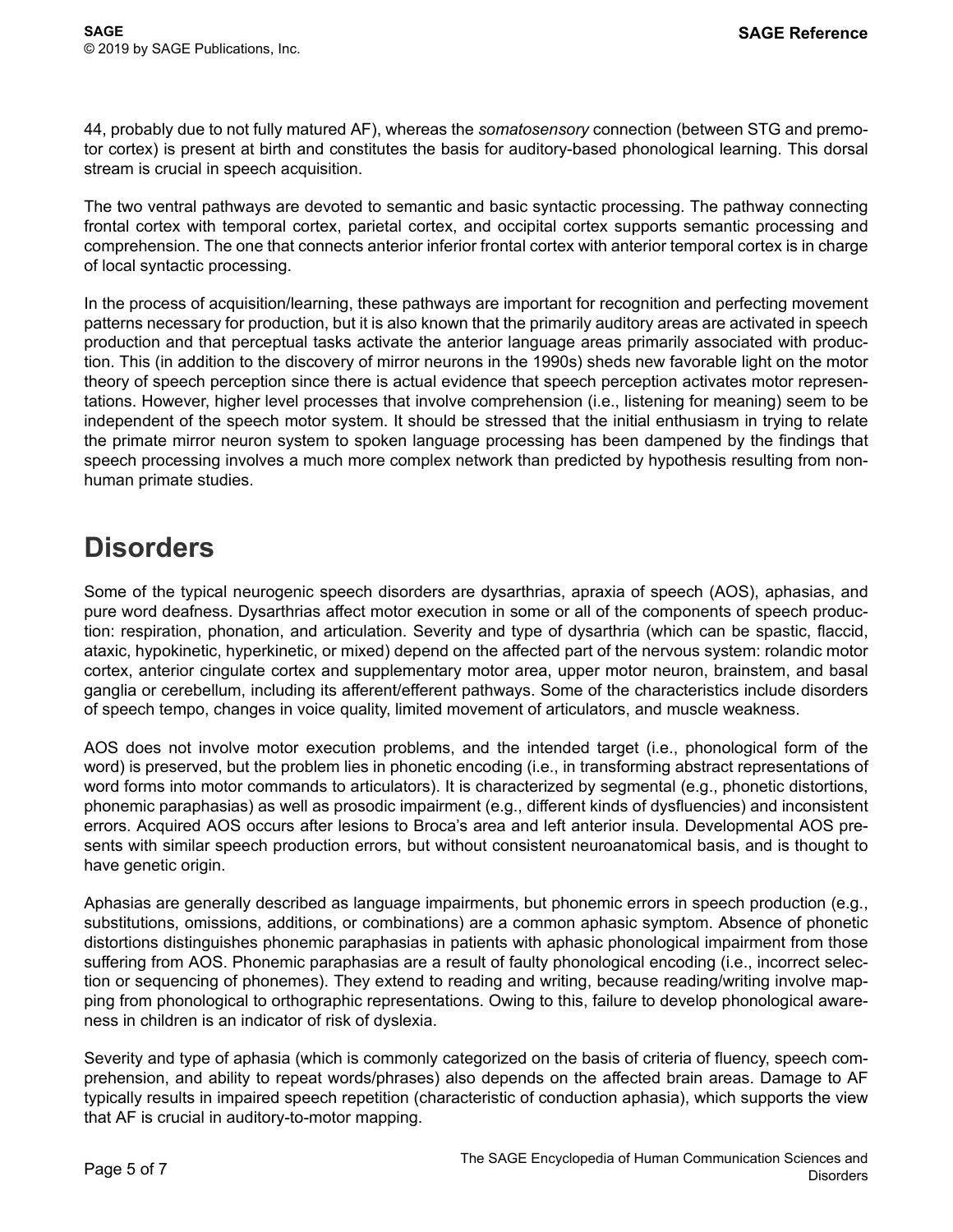Pure word deafness (i.e., inability to understand speech in spite of normal peripheral hearing) occurs after lesions in the temporal lobe (mostly bilateral). The findings that it sometimes occurs after LH-temporal lesions but never after RH-temporal lesions support the notion that auditory processing of speech is left-lateralized. On the other hand, RH seems to be dominant for processing of music, environmental sounds, and speaker characteristics. A wider term, *auditory agnosia*, is used for such selective impairments. Like other types of agnosias, they are consequences of lesions in the so-called secondary cortical areas that are devoted to pattern/form recognition (*gestalts*), and as opposed to bilateral and modality-specific primary cortical areas, they are functional and lateralized. In other words, an auditory stimulus will reach primary auditory areas in STG in both hemispheres and then, depending on the type of the stimulus, it will be further processed in the hemisphere dominant for that type of stimuli (e.g., predominantly LH for speech, RH for nonspeech stimuli). Since the early 2000s, the more frequently used terms for primary, secondary, and tertiary/associative areas are *core*, *belt*, and *parabelt*.

Another way of looking at this is based on claims that the two hemispheres have different skills/priorities with respect to temporal and spectral analysis of auditory stimuli—LH having better temporal resolution and poorer spectral resolution abilities and RH having the opposite characteristics. This is in line with general LH-RH processing dichotomies, where LH is devoted to analytical, serial/sequential, and categorical processing; local representation; and high frequencies, whereas RH is devoted to holistic, parallel, and coordinate processing; global representation; and low frequencies.

### **Bilingualism**

The key neurolinguistic question in studying bilinguals is nonnative, foreign language (L2) representation in comparison to native language (L1), and in that context the focus of neurophonetics has been on the representation of phonological store(s) and dealing with language-specific aspects. There is no evidence that L2 would involve a special module or structures not present in monolinguals, but the precise ratio of overlap and specificities is still under investigation. Due to neural plasticity, humans are able to master sound systems of languages different from their own even after L1 system is firmly in place, constituting a filter of sorts through which all novel sounds (and rules) are processed. Learning new criteria of categorical perception as well as learning to attach phonological relevance to tones in case of a tone L2, in addition to posterior speech areas (mostly STG and adjacent regions), activates frontal regions bilaterally. This bilateral activation does not necessarily mean that L2 prefers the RH; rather, it reflects the fact that unfamiliar tasks/materials increase processing demands, resulting in more neural tissue being engaged. It may also be an indication of employing other/additional strategies.

# **Final Thoughts**

Neurophonetics also tries to address the question: Is speech special? In other words, is there a special module or network that is reserved exclusively for speech production and perception, or is speech just another function that relies on multipurpose structures and mechanisms? The *hardware* used for listening and speaking has other primary roles (e.g., determining the source and direction of sound or chewing, swallowing, and breathing, respectively). As for *software*, some clinical data, especially on agnosias, may suggest that speech processing engages a module/network of its own, but in light of other evidence, it seems more (or just as) likely that it is a matter of the signal's temporal and spectral properties. In terms of speech production, it is clear that there are motor control disorders that are characteristic exclusively of speech. However, neuroimaging data have not revealed any exclusively speech-specific modules/networks that would not be activated in a number of other functions as well. It seems that speech is not special from birth, but in the course of intense motor and perceptual learning during the period of speech acquisition, humans develop this innate ability to adapt general cognitive functioning to accommodate speech processing.